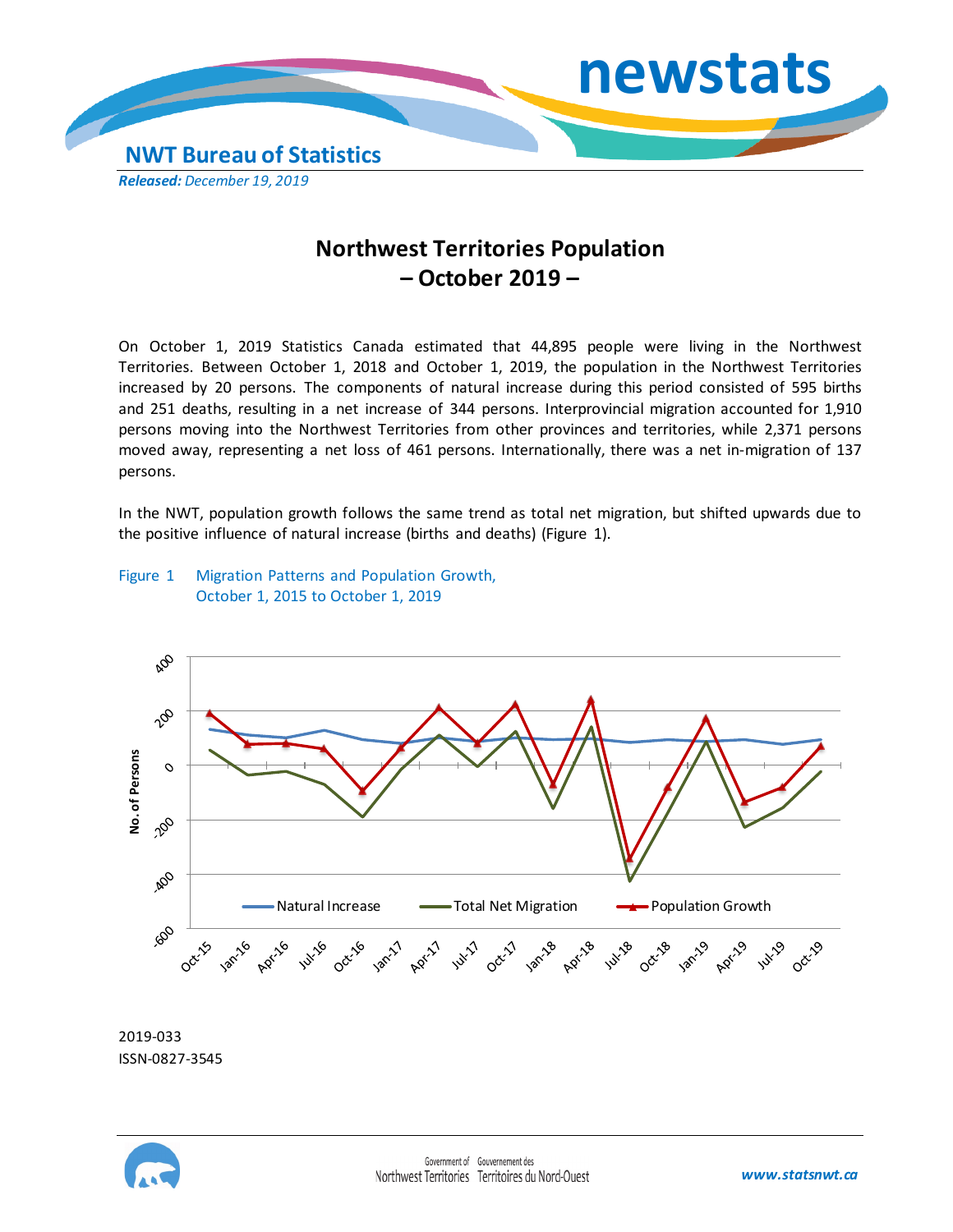At the national level, Canada's population increased by 1.5% between October 1, 2018 and October 1, 2019. Prince Edward Island and Ontario experienced the largest increases of 1.8% followed by Alberta (+1.7%) and British Columbia (+1.6%), exceeding Canada's growth. Newfoundland and Labrador was the only jurisdiction that saw their population decline (-0.6%).

|                              | 2019<br>1-Oct | (%)<br>Change | 2018<br>1-Oct | (%)<br>Change | 2017<br>1-Oct | (%)<br>Change | 2016<br>1-Oct | (%)<br>Change |
|------------------------------|---------------|---------------|---------------|---------------|---------------|---------------|---------------|---------------|
| Canada                       | 37,797,496    | 1.5           | 37,238,906    | 1.4           | 36,714,716    | 1.3           | 36,258,404    | 1.2           |
| <b>Northwest Territories</b> | 44,895        | 0.0           | 44,875        | $-0.6$        | 45,132        | 1.3           | 44,554        | 0.3           |
| Nunavut                      | 38,873        | 1.5           | 38,302        | 1.6           | 37,717        | 1.8           | 37,047        | 1.2           |
| Yukon                        | 41,022        | 1.1           | 40,584        | 1.9           | 39,840        | 2.8           | 38,760        | 2.7           |
|                              |               |               |               |               |               |               |               |               |
| <b>British Columbia</b>      | 5,105,576     | 1.6           | 5,027,151     | 1.6           | 4,949,875     | 1.4           | 4,881,791     | 1.6           |
| Alberta                      | 4,395,586     | 1.7           | 4,321,724     | 1.4           | 4,260,547     | 1.2           | 4,210,111     | 1.2           |
| Saskatchewan                 | 1,178,657     | 1.0           | 1,167,295     | 1.0           | 1,155,509     | 1.3           | 1,140,914     | 1.4           |
| Manitoba                     | 1,373,859     | 1.1           | 1,358,249     | 1.3           | 1,340,890     | 1.6           | 1,320,104     | 1.8           |
| Ontario                      | 14,659,616    | 1.8           | 14,405,726    | 1.8           | 14, 152, 156  | 1.5           | 13,946,718    | 1.4           |
| Quebec                       | 8,522,800     | 1.3           | 8,417,519     | 1.0           | 8,330,921     | 1.0           | 8,249,458     | 0.7           |
| New Brunswick                | 780,021       | 0.9           | 772,709       | 0.6           | 768,180       | 0.4           | 764,901       | 0.7           |
| Nova Scotia                  | 976,768       | 1.3           | 964,429       | 1.08          | 954,137       | 0.85          | 946,140       | 0.8           |
| Prince Edward Island         | 157,901       | 1.8           | 155,085       | 2.4           | 151,478       | 2.4           | 147,963       | 2.1           |
| Newfoundland &               |               |               |               |               |               |               |               |               |
| Labrador                     | 521,922       | $-0.6$        | 525,258       | $-0.6$        | 528,334       | $-0.3$        | 529,943       | 0.2           |

## Table 1 Population Estimates and Annual Rate of Growth, by Province and Territory October 1, 2016 to October 1, 2019

The detailed components of population change for the Northwest Territories since 2010 are presented in Table 2.

### *Note*:

These population estimates are based on the 2016 Census, adjusted for census net undercoverage. Data may be revised over the coming years, and it is possible that trends will change as a result of future revisions.

For more information about these estimates or for community level population estimates and projections, please visit the NWT Bureau of Statistics website at http://www.statsnwt.ca or call (867) 767-9169.